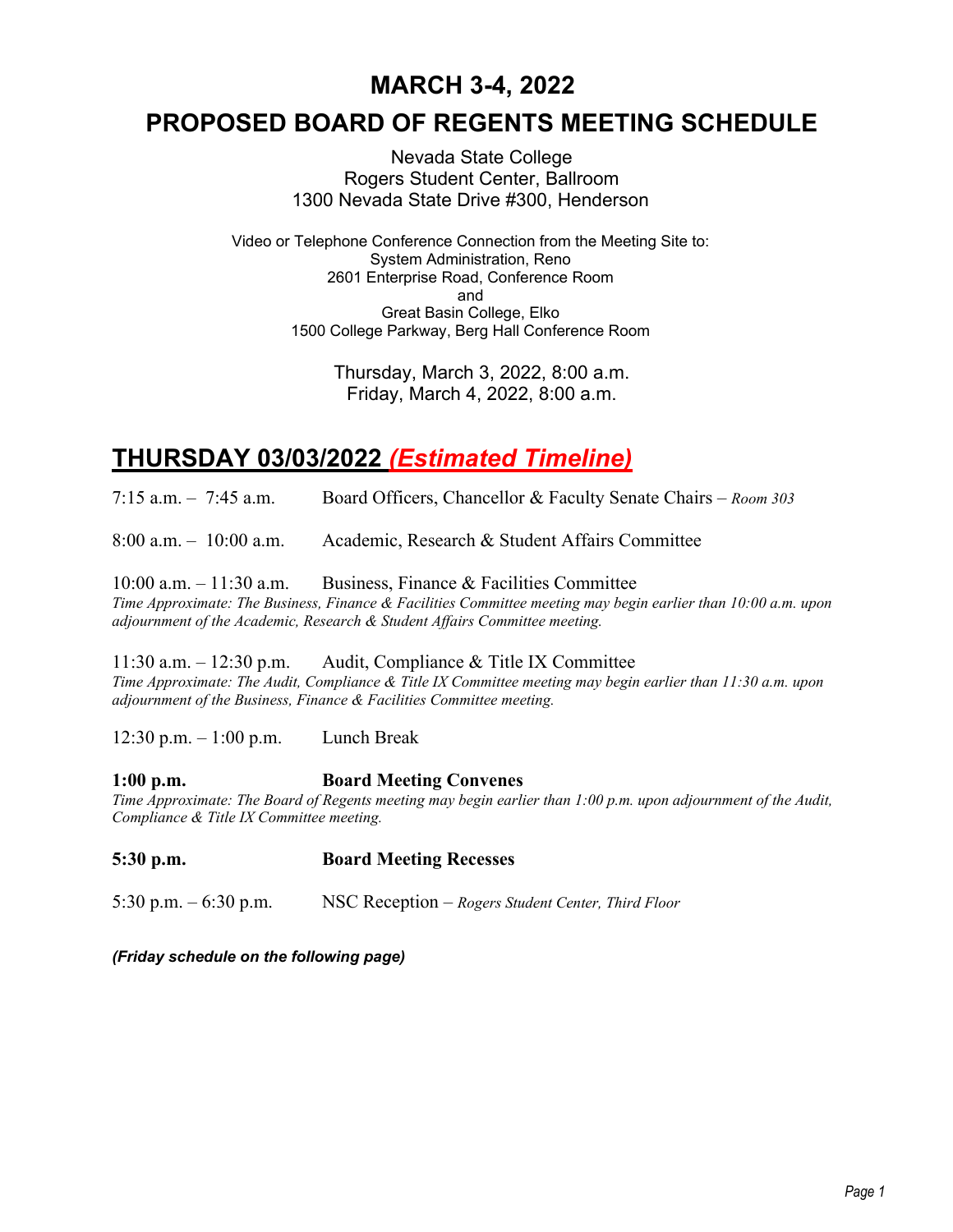#### **MARCH 3-4, 2022**

#### **PROPOSED BOARD OF REGENTS MEETING SCHEDULE**

## **FRIDAY 03/04/2022** *(Estimated Timeline)*

7:15 a.m. – 7:45 a.m. Board Officers, Chancellor & Student Government Leaders – *Room 303*

8:00 a.m. – 9:00 a.m. Health Sciences System Committee

9:00 a.m. – 10:00 a.m. Security Committee

*Time Approximate: The Security Committee meeting may begin earlier than 9:00 a.m. upon adjournment of the Health Sciences System Committee meeting.*

#### **10:00 a.m. Board Meeting Reconvenes**

*Time Approximate: The Board of Regents meeting may reconvene earlier than 10:00 a.m. upon adjournment of the Security Committee meeting.*

12:10 p.m. – 12:40 p.m. Lunch Break

**4:45 p.m.** *{Estimate}* **Board Meeting Adjourns**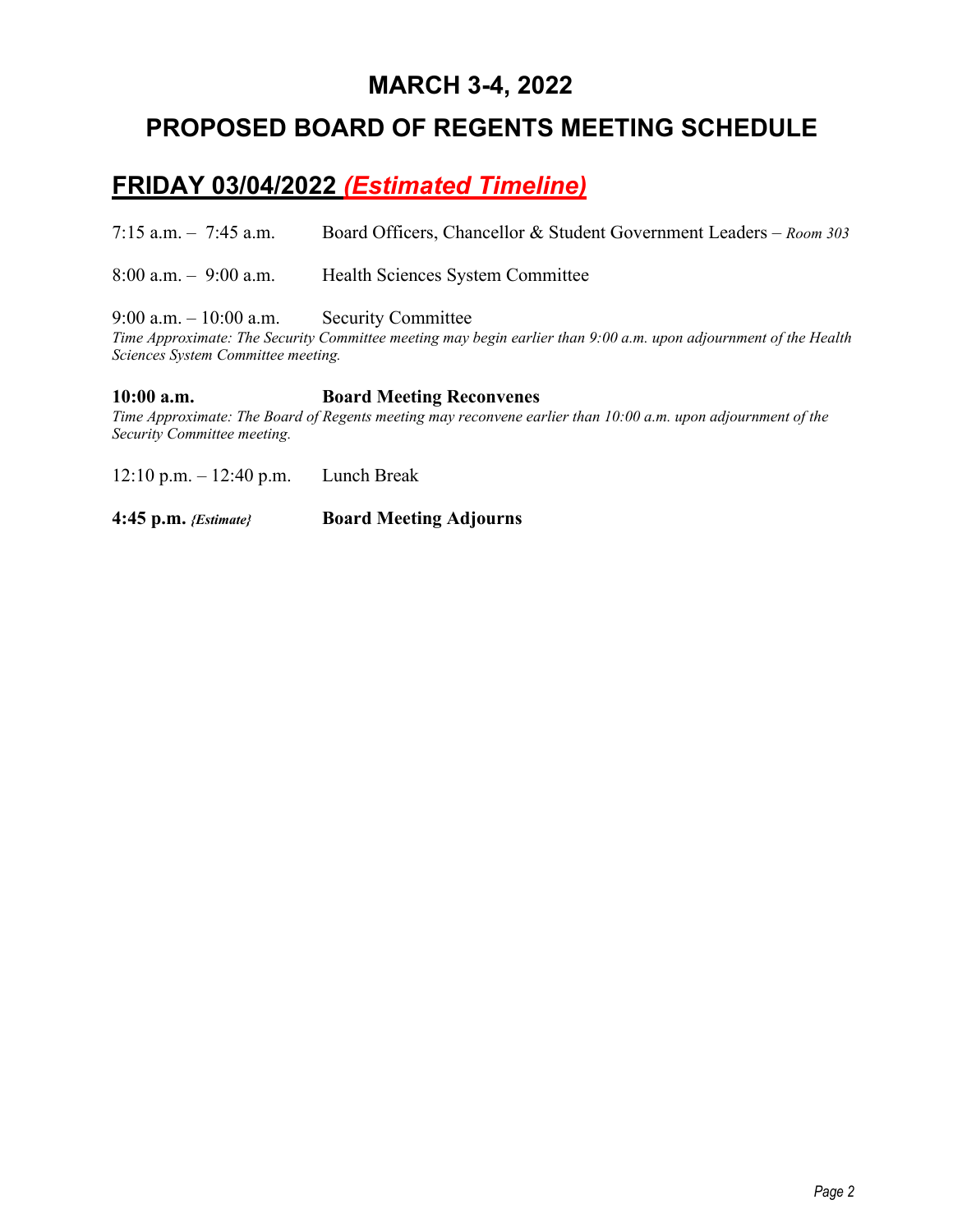### **MARCH 2022 BOARD OF REGENTS MEETING**

## **ESTIMATED TIMELINE**

## **THURSDAY 03/03/2022**

| Item<br><u>No.</u> | Length    | <b>Item</b>                                                                                                                                                                                                                             | <b>Estimated</b><br><b>Start</b><br><b>Time</b> | <b>Estimated</b><br><b>End</b><br><b>Time</b> |
|--------------------|-----------|-----------------------------------------------------------------------------------------------------------------------------------------------------------------------------------------------------------------------------------------|-------------------------------------------------|-----------------------------------------------|
|                    | 30 mins.  | Board Officers, Chancellor & Faculty Senate Chairs                                                                                                                                                                                      | $7:15$ a.m.                                     | 7:45 a.m.                                     |
|                    | 120 mins. | Academic, Research & Student Affairs Committee                                                                                                                                                                                          | 8:00 a.m.                                       | 10:00 a.m.                                    |
|                    | 90 mins.  | Business, Finance & Facilities Committee<br>Time Approximate: The Business, Finance & Facilities Committee meeting may begin earlier than 10:00 a.m.<br>upon adjournment of the Academic, Research & Student Affairs Committee meeting. | 10:00 a.m.                                      | 11:30 a.m.                                    |
|                    | 60 mins.  | Audit, Compliance & Title IX Committee<br>Time Approximate: The Audit, Compliance & Title IX Committee meeting may begin earlier than 11:30 a.m.<br>upon adjournment of the Business, Finance & Facilities Committee meeting.           | $11:30$ a.m.                                    | $12:30$ p.m.                                  |
|                    | 30 mins.  | Lunch Break                                                                                                                                                                                                                             | $12:30$ p.m.                                    | $1:00$ p.m.                                   |
|                    |           | <b>Board Meeting Convenes</b><br>Time Approximate: The Board of Regents meeting may begin earlier than 1:00 p.m. upon adjournment of the<br>Audit, Compliance and Title IX Committee meeting.                                           | $1:00$ p.m.                                     |                                               |
| 1.                 | 30 mins.  | Introductions and Campus Updates                                                                                                                                                                                                        | $1:00$ p.m.                                     | $1:30$ p.m.                                   |
| 2.                 | 15 mins.  | <b>Institutional Student and Faculty Presentations</b>                                                                                                                                                                                  | $1:30$ p.m.                                     | $1:45$ p.m.                                   |
| 3.                 | 30 mins.  | <b>Public Comment</b>                                                                                                                                                                                                                   | $1:45$ p.m.                                     | $2:15$ p.m.                                   |
| 4.                 | 10 mins.  | Regents' Welcome, Introductions and Reports                                                                                                                                                                                             | $2:15$ p.m.                                     | $2:25$ p.m.                                   |
| 5.                 | 5 mins.   | Chair of the Nevada Student Alliance Report                                                                                                                                                                                             | $2:25$ p.m.                                     | $2:30$ p.m.                                   |
| 6.                 | 5 mins.   | NSHE Classified Council Report                                                                                                                                                                                                          | 2:30 p.m.                                       | $2:35$ p.m.                                   |
| 7.                 | 5 mins.   | Chair of the Faculty Senate Chairs Report                                                                                                                                                                                               | $2:35$ p.m.                                     | 2:40 p.m.                                     |
| 8.                 | 5 mins.   | Chancellor's Report                                                                                                                                                                                                                     | 2:40 p.m.                                       | 2:45 p.m.                                     |
| 9.                 | 5 mins.   | Board Chair's Report                                                                                                                                                                                                                    | $2:45$ p.m.                                     | $2:50$ p.m.                                   |
| 10.                | 5 mins.   | <b>Consent Items</b>                                                                                                                                                                                                                    | 2:50 p.m.                                       | 2:55 p.m.                                     |
| 11.                | 10 mins.  | Distinguished Nevadan Awards                                                                                                                                                                                                            | $2:55$ p.m.                                     | 3:05 p.m.                                     |
|                    |           | <b>NSHE Community College Items</b>                                                                                                                                                                                                     |                                                 |                                               |
| 12.                | 10 mins.  | Interim President Appointment, WNC                                                                                                                                                                                                      | $3:05$ p.m.                                     | $3:15$ p.m.                                   |

| 13. | 30 mins. Institutional Metrics, GBC                                      | $3:15$ p.m. | $3:45$ p.m. |
|-----|--------------------------------------------------------------------------|-------------|-------------|
| 14. | 5 mins. Acceptance of Gifts for Pennington HSC Expansion, TMCC 3:45 p.m. |             | $3:50$ p.m. |
|     | 15. 10 mins. Pennington Health Science Center Expansion, TMCC            | $3:50$ p.m. | 4:00 p.m.   |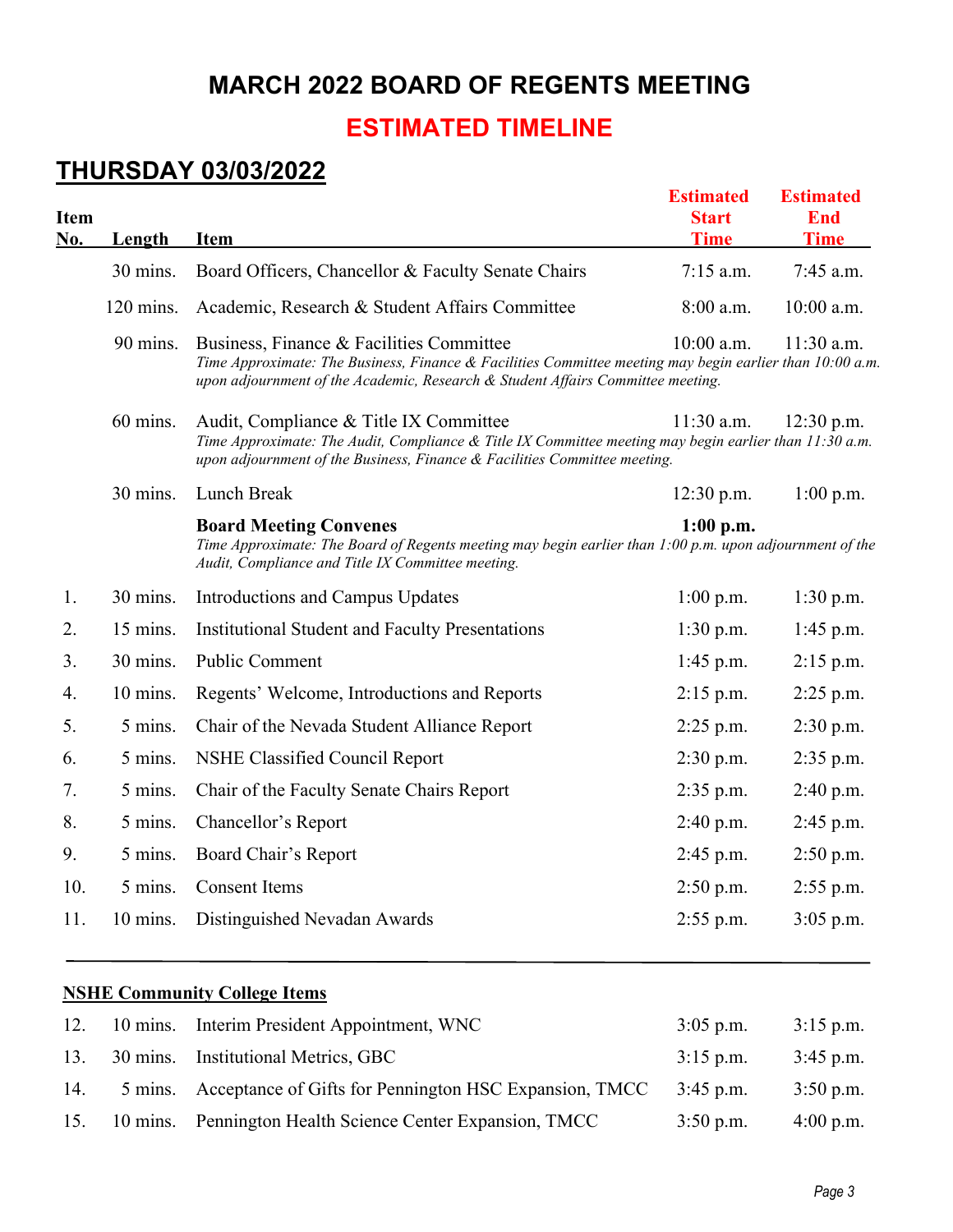# **THURSDAY 03/03/2022 -** *(continued)*

| <b>Item</b><br><b>No.</b> | Length             | <b>Item</b>                                                                | <b>Estimated</b><br><b>Start</b><br><b>Time</b> | <b>Estimated</b><br>End<br><b>Time</b> |
|---------------------------|--------------------|----------------------------------------------------------------------------|-------------------------------------------------|----------------------------------------|
| 16.                       | $60$ mins.         | Annual Athletics Reports, UNLV, UNR, CSN & TMCC                            | $4:00$ p.m.                                     | $5:00$ p.m.                            |
| 17.                       | $20 \text{ mins}.$ | <b>System Computing Services Strategic Plan</b>                            | $5:00$ p.m.                                     | $5:20$ p.m.                            |
| 18.                       | $10 \text{ mins}.$ | ad hoc Fiscal Sustainability Cmte Initiative-Shared Services/SCS 5:20 p.m. |                                                 | $5:30$ p.m.                            |
|                           |                    | <b>Board Meeting Recesses</b>                                              | $5:30$ p.m.                                     |                                        |
|                           |                    | NSC Reception – Rogers Student Center, Third Floor                         | $5:30$ p.m.                                     | $6:30$ p.m.                            |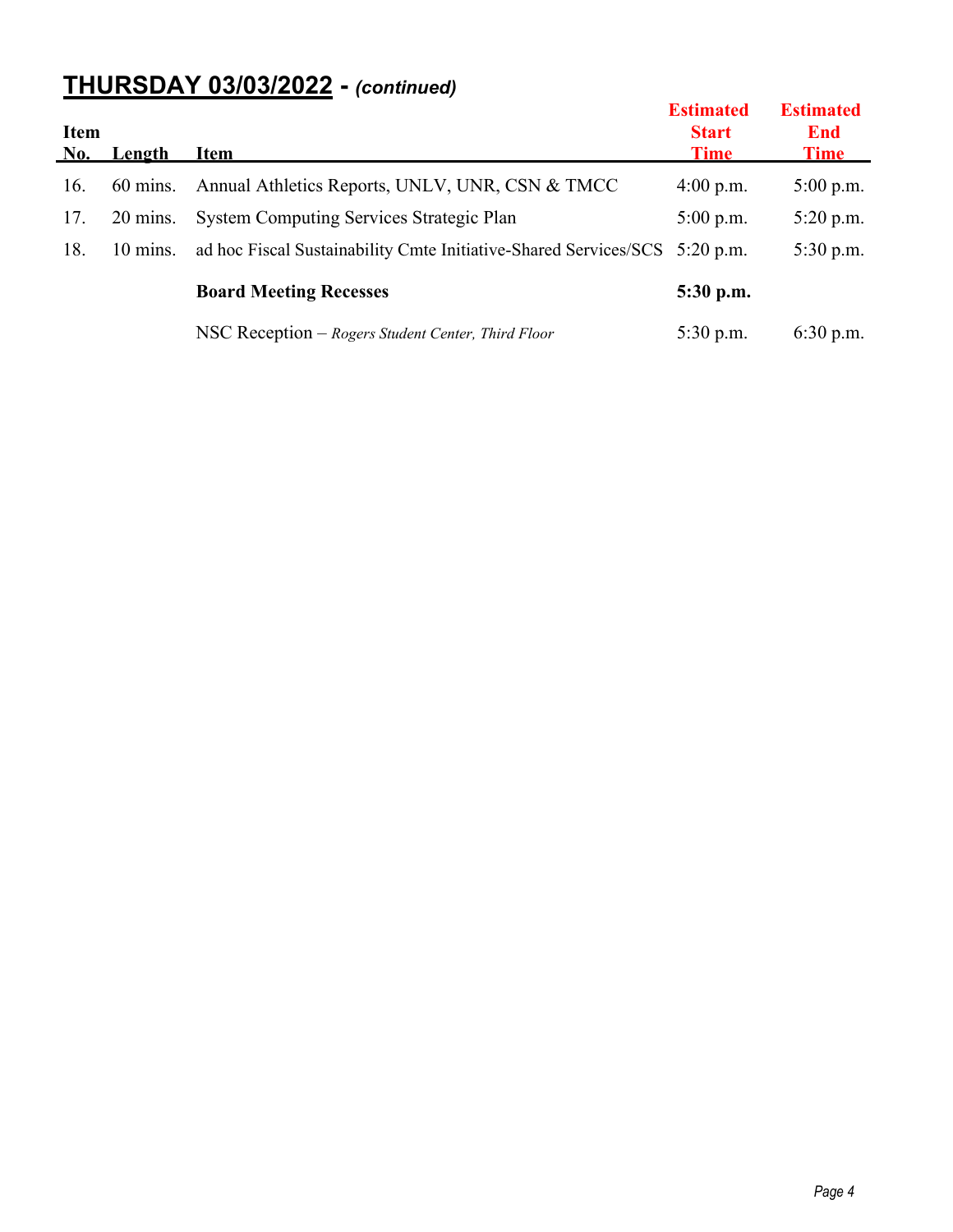### **MARCH 2022 BOARD OF REGENTS MEETING**

#### **ESTIMATED TIMELINE**

#### **FRIDAY 03/04/2022**

| <b>Item</b><br>No. | <b>Length</b> | <b>Item</b>                                                                                                                                                                         | <b>Estimated</b><br><b>Start</b><br><b>Time</b> | <b>Estimated</b><br><b>End</b><br><b>Time</b> |
|--------------------|---------------|-------------------------------------------------------------------------------------------------------------------------------------------------------------------------------------|-------------------------------------------------|-----------------------------------------------|
|                    | 30 mins.      | Board Officers, Chancellor & Student Government Leaders                                                                                                                             | $7:15$ a.m.                                     | 7:45 a.m.                                     |
|                    | 60 mins.      | Health Sciences System Committee                                                                                                                                                    | 8:00 a.m.                                       | 9:00 a.m.                                     |
|                    | 60 mins.      | <b>Security Committee</b><br>Time Approximate: The Security Committee meeting may begin earlier than 9:00 a.m. upon adjournment of<br>the Health Sciences System Committee meeting. | $9:00$ a.m.                                     | $10:00$ a.m.                                  |
|                    |               | <b>Board Meeting Reconvenes</b><br>Time Approximate: The Board of Regents meeting may reconvene earlier than 10:00 a.m. upon adjournment<br>of the Security Committee meeting.      | $10:00$ a.m.                                    |                                               |
| 19.                | 30 mins.      | <b>Public Comment</b>                                                                                                                                                               | 10:00 a.m.                                      | 10:30 a.m.                                    |
| 20.                | 10 mins.      | <i>P&amp;GM</i> Revision, 2023-25 Tuition & Fees, UNR Med                                                                                                                           | 10:30 a.m.                                      | 10:40 a.m.                                    |
| 21.                | 10 mins.      | P&GM Revision, 2023-25 Tuition & Fees, UNLV KSOM                                                                                                                                    | 10:40 a.m.                                      | 10:50 a.m.                                    |
| 22.                | 10 mins.      | P&GM Revision, 2023-25 Tuition & Fees, UNLV SDM                                                                                                                                     | 10:50 a.m.                                      | 11:00 a.m.                                    |
| 23.                | 10 mins.      | P&GM Revision, 2023-25 Tuition & Fees, UNLV BSOL                                                                                                                                    | $11:00$ a.m.                                    | $11:10$ a.m.                                  |
| 24.                | 30 mins.      | <b>NSHE Strategic Planning Update</b>                                                                                                                                               | $11:10$ a.m.                                    | 11:40 a.m.                                    |
| 25.                | 20 mins.      | Strategic Plan & Handbook Revision-Mission Statement, UNLV                                                                                                                          | 11:40 a.m.                                      | 12:00 p.m.                                    |
| 26.                | 10 mins.      | Disposition & Development Agreement, UNLV                                                                                                                                           | 12:00 p.m.                                      | $12:10$ p.m.                                  |
|                    | 30 mins.      | Lunch Break                                                                                                                                                                         | $12:10$ p.m.                                    | 12:40 p.m.                                    |
| 27.                | 30 mins.      | <b>Institutional Metrics, NSC</b>                                                                                                                                                   | 12:40 p.m.                                      | $1:10$ p.m.                                   |
| 28.                |               | 150 mins. 2023-25 Biennial Operating Budget/2023 CIP                                                                                                                                | $1:10$ p.m.                                     | 3:40 p.m.                                     |
| 29.                | 5 mins.       | University Foundation Arts Building Naming Request, UNR                                                                                                                             | 3:40 p.m.                                       | $3:45$ p.m.                                   |
|                    |               | 30. -36. 10 mins. Committee Reports                                                                                                                                                 | 3:45 p.m.                                       | 3:55 p.m.                                     |
| 37.                | 25 mins.      | Anti-Discrimination Resolution                                                                                                                                                      | $3:55$ p.m.                                     | 4:20 p.m.                                     |
| 38.                | 10 mins.      | Employee Buyouts/Settlements Annual Report                                                                                                                                          | $4:20$ p.m.                                     | 4:30 p.m.                                     |
| 39.                | 5 mins.       | <b>New Business</b>                                                                                                                                                                 | $4:30$ p.m.                                     | $4:35$ p.m.                                   |
| 40.                | 10 mins.      | Public Comment                                                                                                                                                                      | $4:35$ p.m.                                     | $4:45$ p.m.                                   |
|                    |               | <b>Board Meeting Adjourns</b>                                                                                                                                                       | 4:45 p.m. {Estimate}                            |                                               |